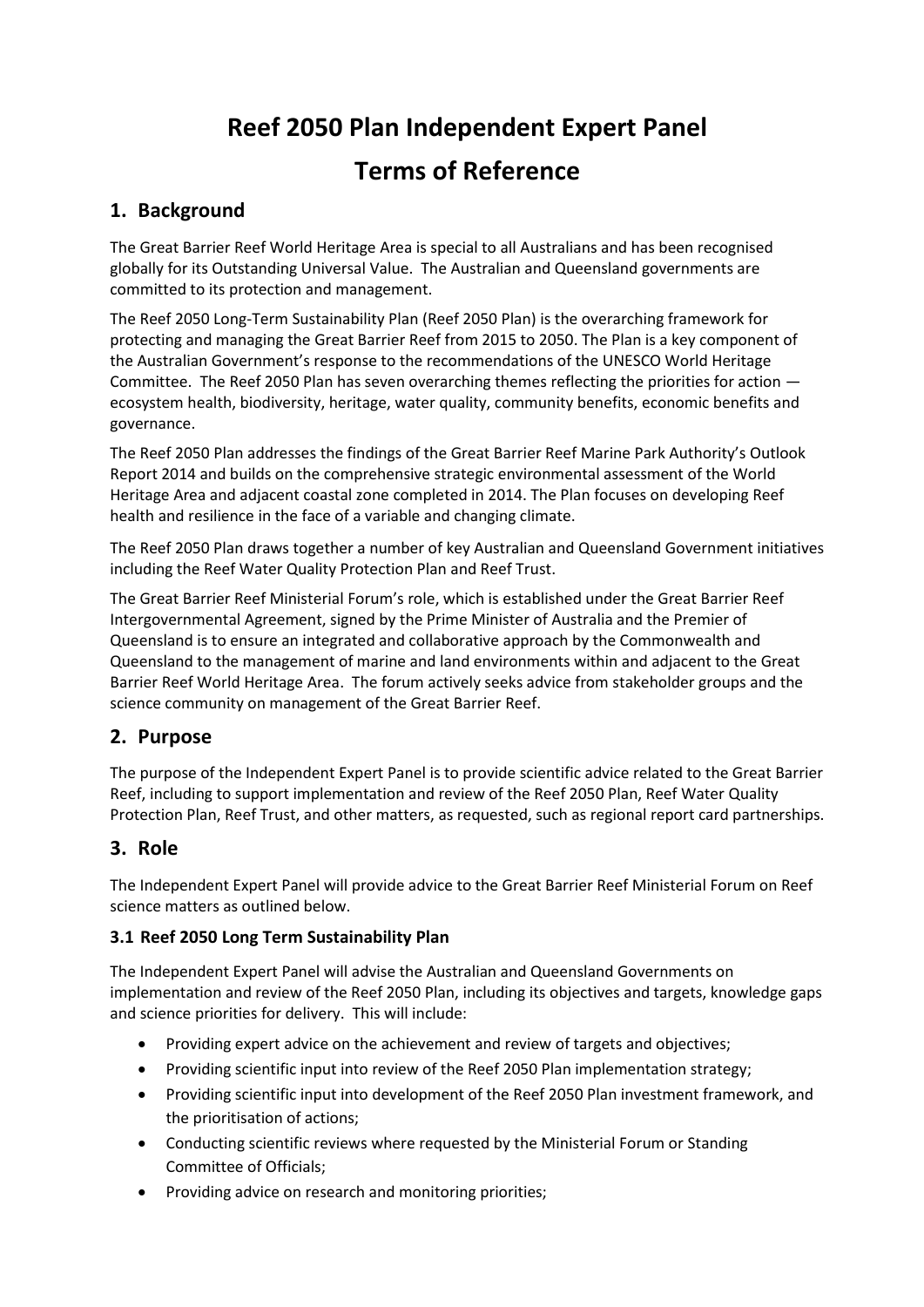- Providing advice on science communication activities to be delivered to ensure appropriate communication of reef science matters and implementation of the Reef 2050 Plan to both technical and non-technical audiences;
- Providing advice on integrated monitoring and reporting to ensure outcomes of investment can be measured and reported over time;
- Providing advice on emerging scientific matters related to the Great Barrier Reef, where requested by the Ministerial Forum or the Standing Committee of Officials;
- Providing input into the five yearly reviews of the Reef 2050 Plan, the first due in 2020.

#### **3.2 Reef Trust**

The Panel will also advise the Australian Government Minister for the Environment on funding priorities for the Reef Trust, which may include:

- improving the quality of water entering the Reef;
- improving the health and resilience of coastal habitat; and
- improving and protecting marine biodiversity, including the reduction of crown-of-thorns starfish and protection of listed threatened and migratory species.

Funding for projects may only be debited from the *Reef Trust 2014 Special Account* in accordance with the terms of the *PGPA Act (Reef Trust Special Account 2014) Determination 01* (the Determination) made by the Finance Minister - available here:<http://www.comlaw.gov.au/Details/F2014L01218> as updated or amended from time to time.

It will have regard to cost-effective delivery and innovative mechanisms for the disbursement of funds. Wherever possible, the Panel will take into account Reef investment priorities being considered in the Great Barrier Reef World heritage Area by other bodies, including the Queensland Government.

## **4. Membership**

## **4.1 Chair**

The Chair is independent and is appointed by the Great Barrier Reef Ministerial Forum.

The inaugural chair of the Panel is the Australian Government Chief Scientist.

The Chair will convene meetings and report on behalf of the committee to the Great Barrier Reef Ministerial Forum.

The Chair will attend meetings of the Great Barrier Reef Ministerial Forum on a regular basis to report directly to ministers on scientific and technical matters related to implementation of the Reef 2050 Plan.

#### **4.2 Members**

The Independent Expert Panel will have a skills-based membership which will provide a cross-section of scientific expertise in areas relevant to managing the impacts on the Great Barrier Reef.

The Independent Expert Panel may include members with expertise in the following areas:

- Agronomic and landscape processes;
- Marine and freshwater biochemistry, ecology and modelling;
- **Ecosystem health and biodiversity;**
- Water quality
- Target-setting and monitoring;
- Information integration, synthesis, reporting and communication;
- Coastal ecosystems and connectivity
- Traditional knowledge;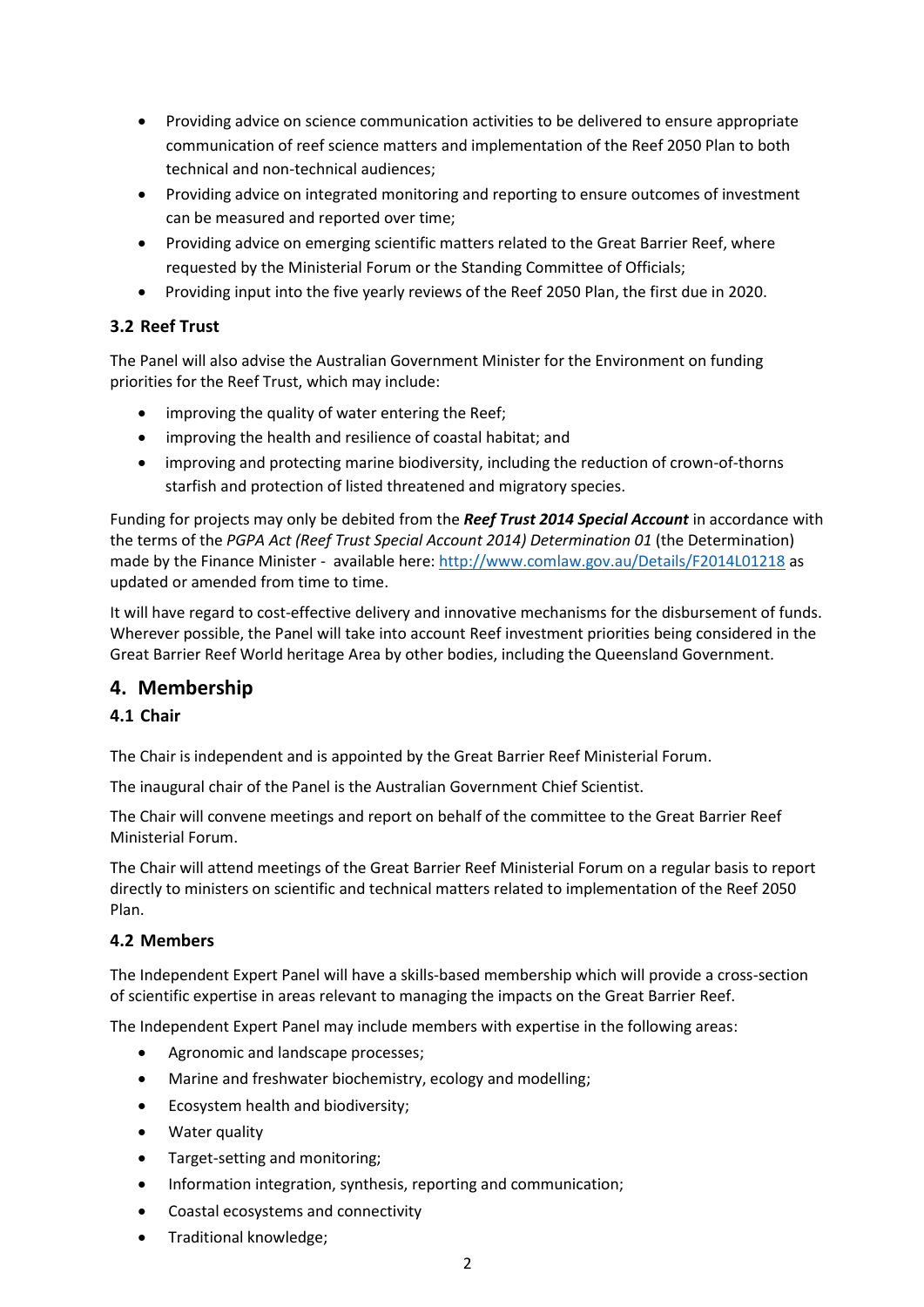- Social and economic methodologies; and
- Heritage.

Other expertise may be co-opted as required. Officials from the Australian and Queensland governments will be observers to the Independent Expert Panel.

#### **4.3 Appointment process**

Members of the Independent Expert Panel will be appointed by the Great Barrier Reef Ministerial Forum.

## **5. Operation**

The Independent Expert Panel will meet as required, but at least twice a year. The Independent Expert Panel is encouraged to hold a joint meeting with the Reef 2050 Advisory Committee once a year to share experiences and knowledge and discuss issues of mutual interest.

Alternates or proxies will not be permitted. Additional observers with particular expertise may be invited as needed.

The Chair and members of the Independent Expert Panel will declare actual or perceived conflicts of interest; apply good analytical skills, objectivity and judgment; express opinions frankly; and ask questions that go to the fundamental core of an issue.

Members will be reimbursed for reasonable costs associated with travel and accommodation. Nongovernment members will be eligible for sitting fees in accordance with the Australian Government's Remuneration Tribunal recommendation for Committee members of Cooperative Research Centres (currently \$1,117 for the Chair and \$922 per member per day).

Meeting agendas will be prepared by the Secretariat in consultation with the Chair and circulated to members at least one week in advance of meetings.

Any business transacted in the meetings including findings, conclusions and proposed recommendations prior to its release for public review or prior to endorsement by the Great Barrier Reef Ministerial Forum is strictly confidential unless otherwise stated.

## **5.1 Establishment of working groups**

Working groups may be established for particular matters where approved by the Standing Committee of Officials.

A standing working group will be permitted for the Reef Water Quality Protection Plan.

The Reef Water Quality Protection Plan Working Group will support the Panel in relation to providing advice on the Reef Water Quality Protection Plan and the Reef Trust. To help facilitate a nested approach to monitoring and reporting within the Great Barrier Reef, the water quality working group may also be asked to provide advice to regional monitoring partnerships (such as the Mackay Whitsunday Healthy Rivers to Reef Partnership) as requested by the Standing Committee of Officials.

The Independent Expert Panel will nominate members to the working groups. The Chair of the working groups will be agreed by the Standing Committee of Officials.

All requests for advice to other partnerships must be accompanied by a separate Terms of Reference that includes provision for remuneration of non-government members. These requests must be approved by the Standing Committee of Officials, who will have regard for:

- the potential benefits of providing advice for integrating water quality monitoring and reporting processes and products
- any other potential benefits for water quality outcomes.